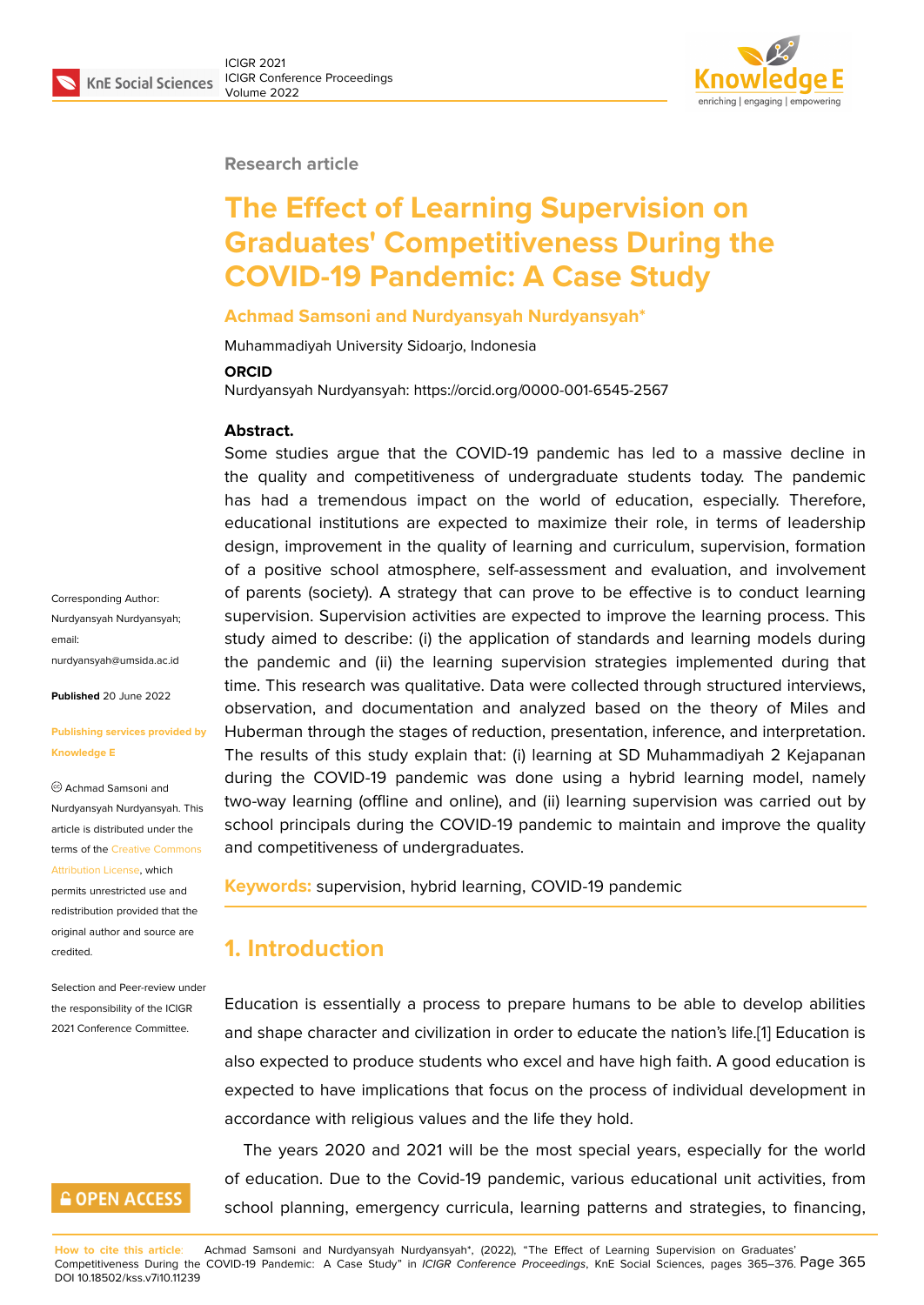are currently experiencing obstacles. This situation will certainly have a major impact on the quality of graduates (output) of each educational unit.[2] In fact, the quality of graduates is a reflection of the input and the educational process. No one dares to ensure that the pandemic will end, even now a new variant of omicron has reappeared. Therefore, if we just sit still and blame the existing situation, the[n](#page-10-0) there is no benefit that we can get other than only regret and disappointment. Because of the Covid pandemic phenomenon, this should be used as a momentum to innovate because actually this pandemic forces us to think hard, act more creatively and innovatively.

In the context of educational unit institutions, they are required to prepare the basic things needed to fulfill the requirements for providing quality education during the pandemic. One of the most central issues to date is the facility and effectiveness of online learning. Fundamental problems that must be addressed immediately are the unequal ownership of smartphones and internet quota support among students, the distribution of the internet network that is not yet optimal as well as other shortcomings, especially in terms of material effectiveness and limited interaction between teachers and students. The quality and competitiveness of education graduates must remain a major issue that must be considered. In this regard, Sallis revealed "quality is at the top of most agendas and improving quality is probably the most important task facing any institution.[3]

Therefore, educational units must be able to meet rapidly changing educational qualification standards, to ensure that the learning process and other educational services can be im[pl](#page-10-1)emented properly and are able to realize the quality or competitiveness of graduates. An educator is not only required to master academic competence but also must be able to organize IT-based learning. This is a new challenge that must be immediately resolved, especially during the COVID-19 pandemic.

# **2. Theoretical Studies**

## **2.1. About Supervision**

The word supervision consists of the word super which means more and vision which means to see or review.[4] In a scientific sense, supervision is defined as a service provided by the leader to bring teachers (people who are led) to become more capable teachers or personnel in accordance with the development of science in general and education in particular i[n](#page-10-2) order to increase the effectiveness and efficiency of the learning process in schools.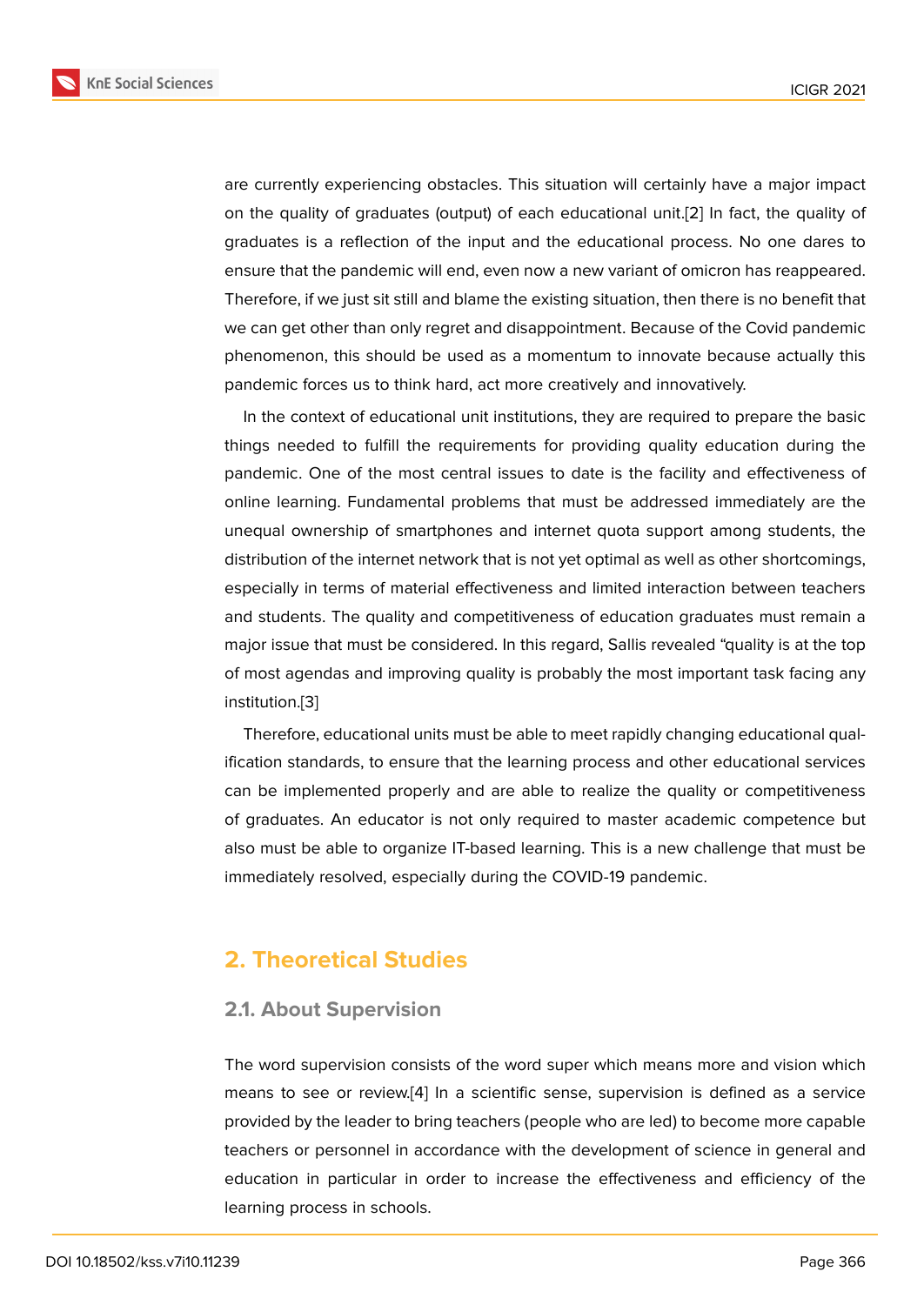Experts put forward the definition of supervision as an aid to co-workers (staff) for the development of an effective teaching environment. Adams and Dickey provide a limit as to the planning of learning improvement programs.[5] Meanwhile, Wiles provides limitations on supervision is service activity that exits to help teachers do their job better.[6] Based on the above definition, it can be concluded that supervision is a series of assistance in the form of professional services, these [se](#page-10-3)rvices are provided by more skilled people to teachers as educators to realize the planned educational goals.

So [su](#page-10-4)pervision has a broad understanding, namely in the form of all kinds of assistance from school leaders, which are aimed at the quality of teacher professionalism as educators in an effort to achieve educational goals.[7] Supervision activities are coaching activities that are carried out systematically to assist teachers (educators) in carrying out their work effectively.[8]

## **2.2. Quality and Competit[iv](#page-10-5)eness of Graduates**

In general, quality implies the degree (level) of superiority of a product (the result of work/effort) both in the form of goods and both tangible and intangible.[9] Quality is a thing related to passion and self-esteem.[10]

Definition of quality according to Daming is a solution to achieve continuous improvement.[11] while the graduate is a qualification criteria for the [a](#page-10-6)bilities/skills of students which are expected to be ac[hie](#page-10-7)ved after completing their study period in an educational unit at a certain level.

To overco[me](#page-10-8) educational problems, each education provider should make efforts to manage educational resources effectively and efficiently, the aim is to maintain and even improve the quality and competitiveness of its graduates. Variables forming the competitiveness of graduates in educational institutions;[12]

- 1. Maximization of educational resources Adequate resources will be able to improve the quality and competitiveness of graduates. Princi[pal](#page-10-9)s, educators and education staff and even school facilities and infrastructure must be able to play a maximum role, of course supported by systems and mechanisms as well as a strong school culture that will be able to improve future school brands.[13]
- 2. Quality and competitiveness of graduates There are several quality qualities and competitiveness of graduates that can be used as a p[ara](#page-10-10)meter of competitive ability, namely the quality of graduates that other institutions do not have (exclusive licenses), cannot be competed with other institutions because they already have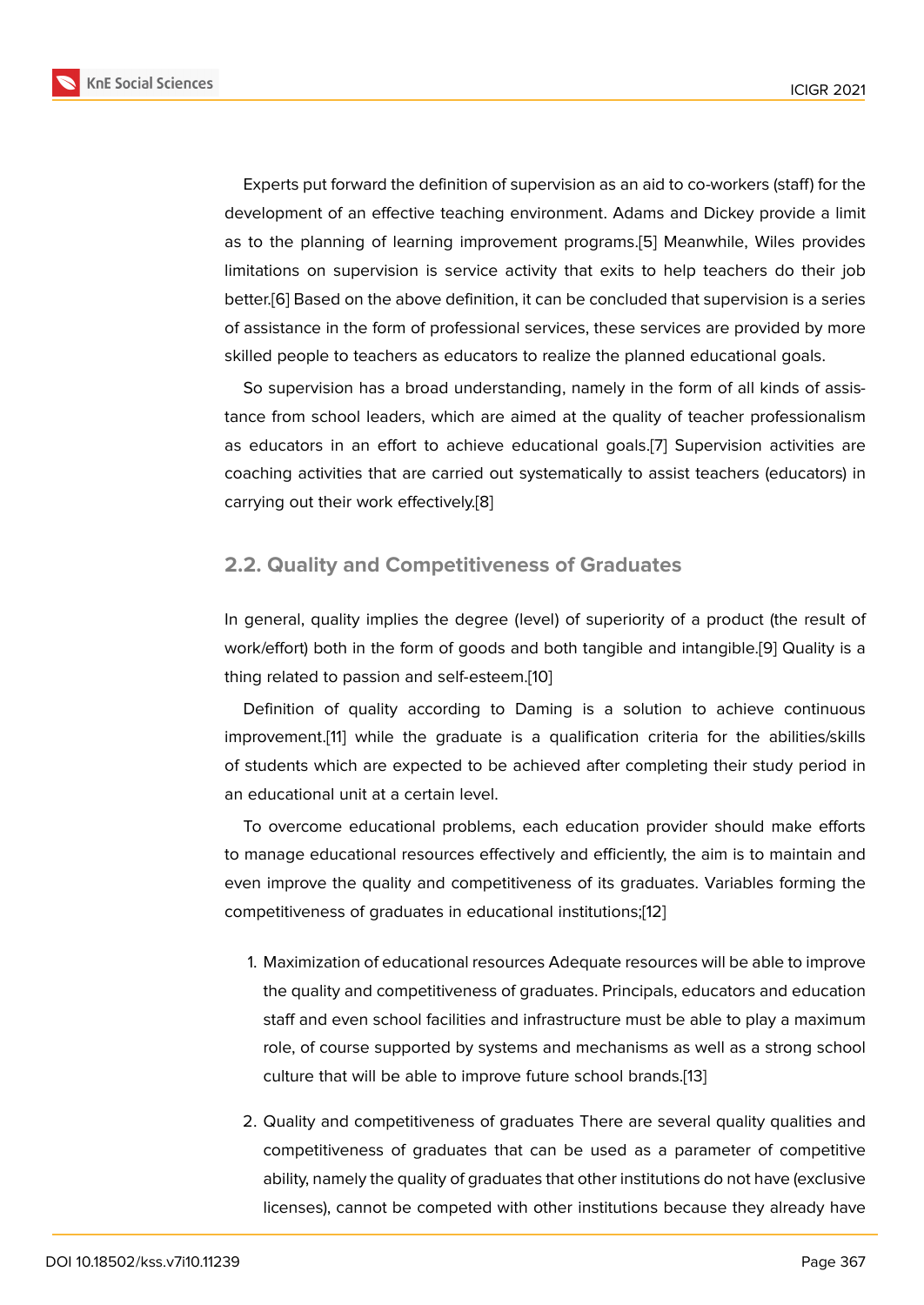Strong Brands and are strengthened by social networks through the synergy of alumni. exclusive licenses. and the quality and competitiveness used by schools in general. [14]

- 3. Products that cannot be produced by other institutions are only owned by schools that receive
- 4. Products that are difficult to compete with by other institutions, educational units are often in great demand by students and their existence is highly respected by their competitors because they have competitiveness parameters that are relatively difficult to compete with other educational institutions, namely having distinctive and distinctive educational resources. [15]

# **3. Research Methodology**

This research is a qualitative descriptive study. Qualitative research is a research method based on the philosophy of postpositivism, used to examine the condition of natural objects where the researcher is the key instrument, sampling of data sources is carried out purposively, collection techniques are triangulation, data analysis is inductive/qualitative, and research results qualitative emphasizes meaning rather than generalization.[15] The research data were taken using structured interview techniques, observational studies and documentation. The research subjects include the principal, the teacher council, and the school committee. The research data obtained were then analyzed usin[g th](#page-11-0)e technical analysis of the Miles & Huberman model through the stages of reduction, presentation, inference and interpretation of the data. The results are presented in the discussion in the next point.[16]

# **4. Research Results and Discussi[on](#page-11-1)**

## **4.1. Research Results**

Supervision is part of efforts to improve the quality and competitiveness of graduates, so that supervision is also related to increasing teacher competence, especially professional competence. This was conveyed by the principal as follows:

*"I routinely supervise the teachers at my school. I do this on a scheduled basis. I check carefully and I discuss with them if there is something that is not in accordance with my views. Indeed, there are times when I am busy so that my supervision does not match the schedule I set. My goal in supervising is to ensure that my teachers*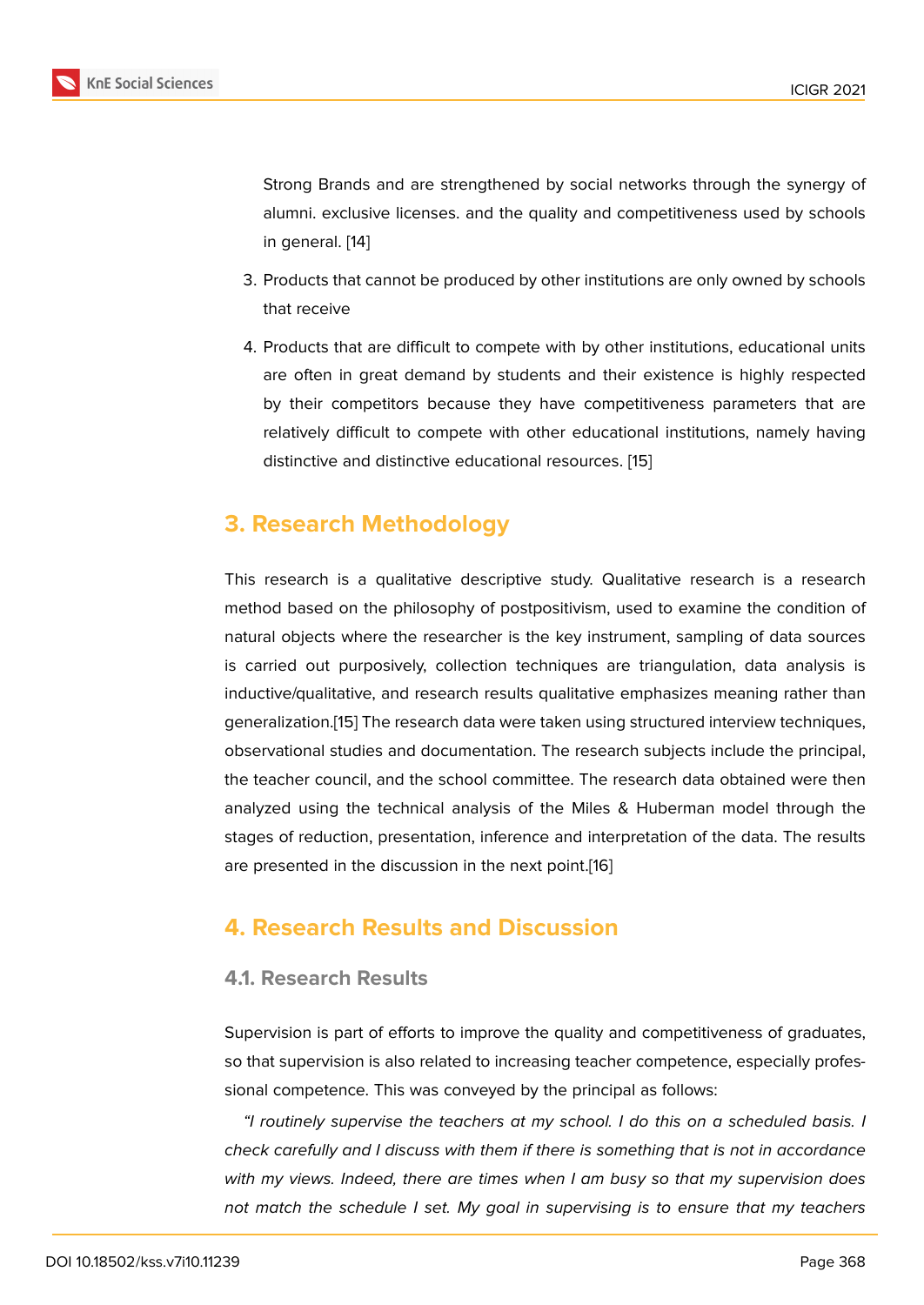*are ready for learning even during the pandemic. Don't let them teach without being prepared. I check the completeness of teaching teachers. Starting from the educational calendar, lesson schedule, annual program, semester program, syllabus, lesson plans, assessment and analysis as well as remedial and enrichment programs."*

The success of supervision must be based on an approach that can support student achievement and the quality and competitiveness of graduates. Supervision must be able to ensure the continuity of improvement and changes in the learning program. Increasing teacher professionalism is an effort to help educators to have professionalism in carrying out their duties as educators, this is in accordance with what the Principal said as follows:

*"In improving teacher professionalism, namely: for teachers who have not completed their studies, we encourage them to complete their studies, for those who are not eligible, for those who do not understand, we develop to be able to understand more about what the teacher does not understand, because the purpose of supervision itself is to provide assistance to teachers so that they can further improve their quality as teachers".*

Based on the results of interviews and observations made by the researchers above, it can be concluded that the supervision carried out is constructive and provides guidance. These supervisory activities have several characteristics, namely:

## **4.2. Guiding**

The supervision carried out by the principal is educational in nature with a humanistic approach, providing problem solving-based advice in accordance with the mission and vision of the school.[17] According to the information from the Head of SD Muhammadiyah 2 Kejapanan Gempol explained that:

*"The supervision I do is guiding, it doesn't have to be harsh and by practicing family values in accordanc[e w](#page-11-2)ith the vision, mission and goals of this institution, and also involves all existing components and maintains the harmony that exists for the sake of advancing the institution."*

## **4.3. Continuously and As Needed**

Supervision must have a clear program planning formulation and contain activities aimed at increasing the usability and results of the teaching and learning process in improving the quality and competitiveness of graduates. The principal also explained: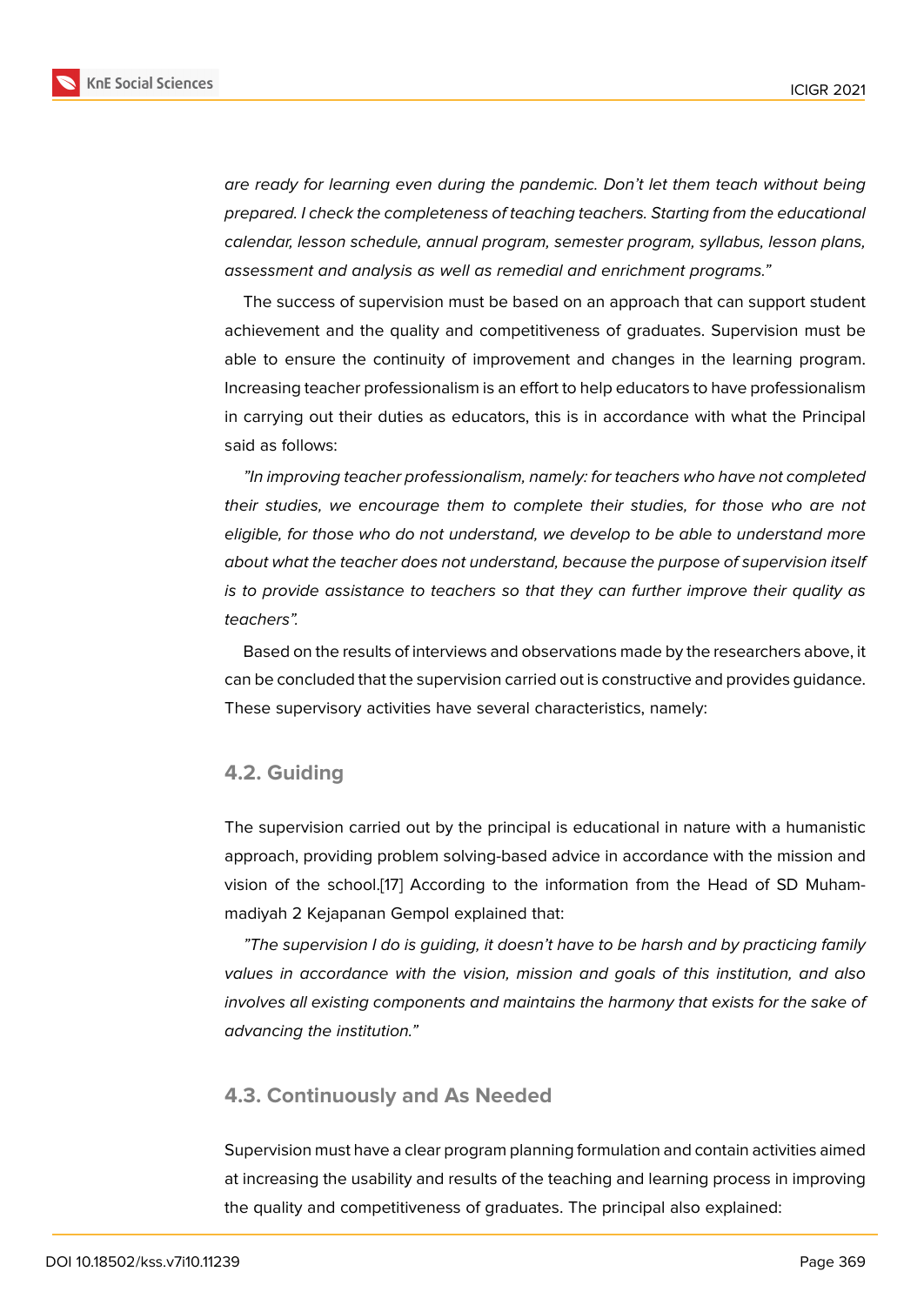**KnE Social Sciences** 



*"The supervision itself is carried out continuously and according to need, so it doesn't have to be every two weeks or once a month, for example, but we adjust it to the circumstances or the situation of the teachers themselves. , but if the performance has been supervised, we still consider it less than optimal, so we will supervise it again, but the time period does not have to be tight because we are afraid that the teacher will feel pressured".*

Supervision is assistance given to all school staff to improve their ability to carry out their duties and aims to develop a better teaching and learning situation, so as to improve the quality and competitiveness of graduates. The Deputy Principal explained:

*"To achieve the desired goals, supervision is provided continuously and continuously, because supervision cannot be carried out only once or twice. But it must continue in accordance with the times. The principal explained that the supervision techniques carried out were individual and group techniques, "In the implementation of supervision I combine individual and group techniques, and individual techniques, because I adjust them to the problems being faced and the existing conditions or circumstances".*

Based on the results of observations at SD Muhammadiyah 2 Kejapanan, the learning supervision carried out by the principal was based on the technique, namely:

## **4.4. Group technique**

Group technique is supervision that is carried out in groups or coaching a number of teachers by one or several supervisors which can be done through teacher meetings with the aim that all teachers get guidance and direction jointly related to teaching and learning. Supervision at this teacher meeting is to convey new ideas and ideas related to their professional performance. The Principal explains:

*"The teacher meeting is chaired directly by the principal, at the teacher meeting the principal provides direct directions and input to all teachers in the meeting, and provides opportunities for teachers to express their aspirations, where these aspirations will be heard by all teachers".*

in this school. In addition, the principal also provides guidance based on the subject teacher family. As the principal explained:

*Teachers who have the same subjects gather to discuss the material and matters regarding the subjects according to their needs, which will later be given directions to these teachers.*

*"The discussion of teachers in one field of study is aimed at solving problems in the field of study taught by the teachers, which includes methods of delivery that are*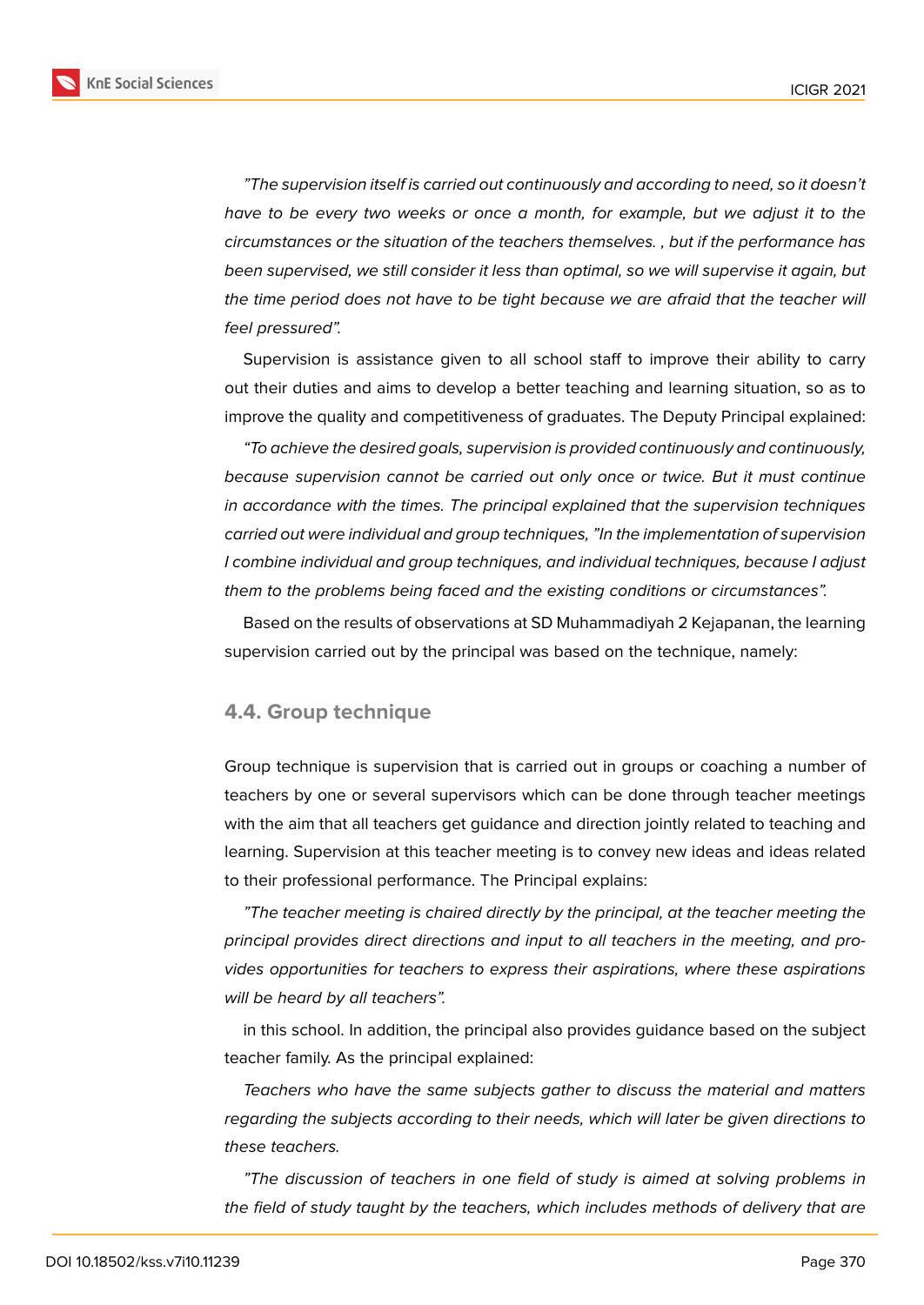*acceptable to students, problems of understanding, and methods used in class, which will be given input by the supervisor. for the solution."*

Based on the results of the interviews above, coaching teachers in one field of study can solve the various difficulties experienced by these teachers by collecting all the existing problems which will later be found together.

Teacher guidance is also carried out by involving teachers in workshops, training, seminars and workshops in order to gain new knowledge and experiences that can be implemented in the learning process. Discussion activities face to face with each subject teacher are also carried out intensively and continuously.[18] The principal also conducts home visits to classes to find out firsthand the ongoing KBM project.

One of the supervisory activities carried out by the school principal is to instruct all teachers to prepare learning tools. The device must be approved [by](#page-11-3) him. This is in line with what one teacher at SD Muhammadiyah 2 Kejapanan said:

*"Teachers are required to compile learning tools even though we get them from other schoolmates or download them, the important thing is that they exist and have been modified. At the beginning of the year and the beginning of the semester, we print and we continue to bundle. We will hand over the device to the principal to get a signature."*

Apart from academic tools. The principal also supervises learning. Learning supervision is usually carried out by the principal every mid-semester. The responses of teachers to the presence of school principals in academic supervision varied. This is as conveyed in the following excerpt from the interview with Anik Wakhidah:

*"Learning supervision is carried out every mid-semester. September to October in semester 1 and late February to March in semester 2. In fact, the teachers are still nervous, so sometimes they misbehave in front of their students. I understand this because there are supervisors who also monitor learning"*

When asked about the involvement of the school committee in supervision, Anik Wakhidah said that the school committee was not directly involved in supervision issues. This is as conveyed by the principal in the following interview excerpt:

*"School committees don't want to be involved in supervising teachers. Although the technical guidelines clearly have authority in that direction. But they don't want to. They have completely trusted us. However, we still need their considerations and opinions so that the quality of schools increases from year to year."*

The headmaster's statement was confirmed by Hasyirudin, the head of the school committee. Hasyirudin in his interview excerpt said: "We trust the principal. We also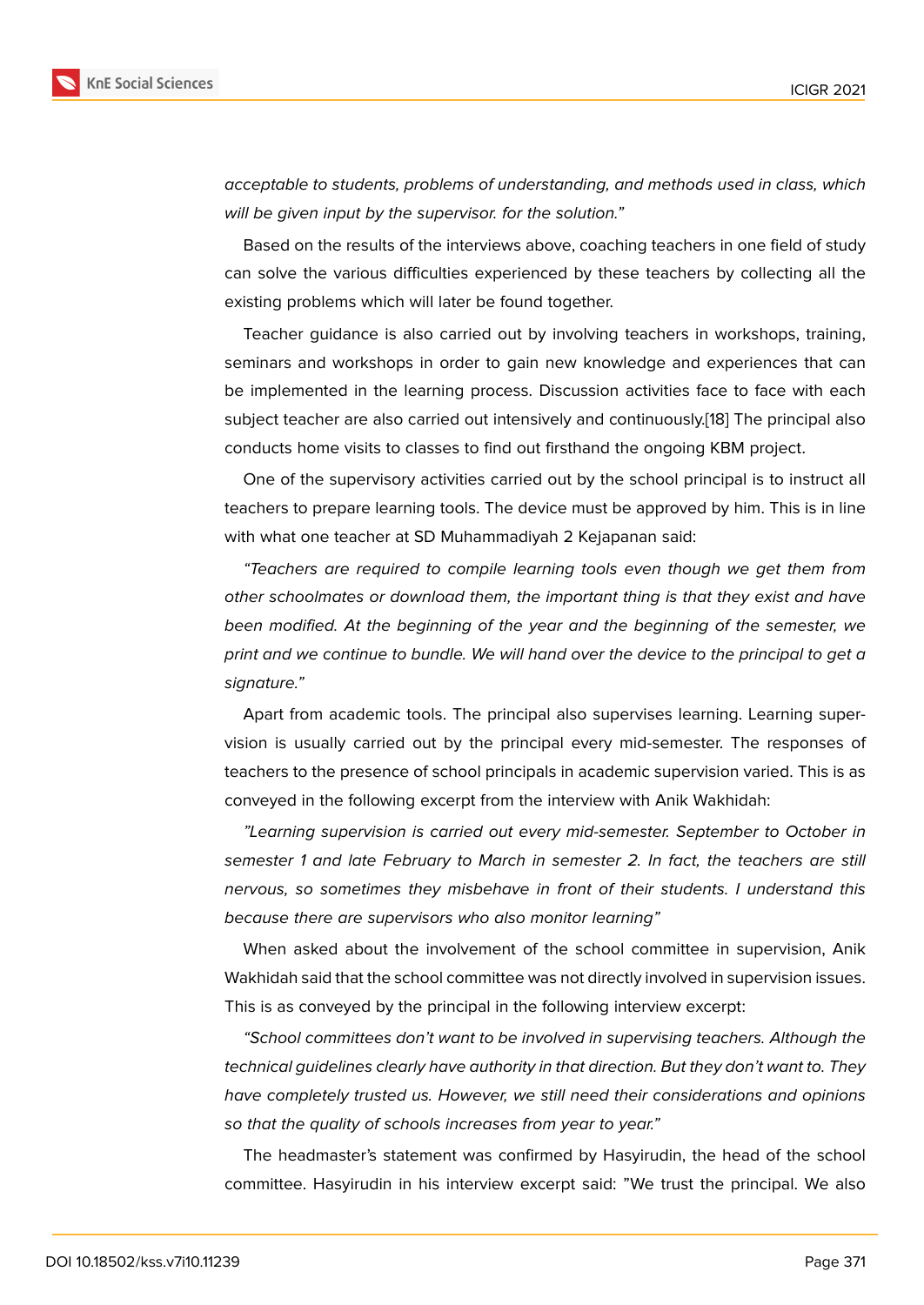

believe in teachers. They are people who have been educated in college. God willing, the knowledge possessed is sufficient to educate children. So we do not involve ourselves in the supervisory function. Leave the principal alone. We only provide input and assistance that is deemed sufficient for improvement.

*" According to the principal, the objectives of this supervision are: "I want to make sure all students get the best learning. If this best learning materializes, God willing, the quality of education in this school will be better, including the quality of graduates from this school. This can be seen from the alumni here who are widely accepted in favorite schools. The children also won many prizes in the competitions held. They even won at the provincial level."*

In the midst of the COVID-19 pandemic, the supervision carried out by the school principal turned out to be very effective in improving the quality and competitiveness of graduates, this was as expressed by the principal in an interview session with the author. Supervision carried out during a pandemic like today is very effective because supervision activities involve the preparation and readiness of teachers in carrying out learning in the classroom such as lesson plans, syllabus and so on. Therefore, in the midst of this pandemic, supervision activities are really needed to maintain the quality of learning which will affect the quality and competitiveness of graduates.

Nur Hamidah and Nur Asiyah confirmed the principal's statement. They are of the view that circumstances force teachers to develop themselves and follow developments. Otherwise, learning will be missed. One form of self-development that teachers do is to familiarize themselves with distance learning (online) by using existing applications such as WA groups, zoom, meet, google classroom and so on.

At the time of the implementation of the new normal limited face-to-face learning (PTMT), learning then underwent a slight change. Principal says:

*"After the new normal and limited face-to-face meetings, we allow students to enter while still implementing health protocols, students cannot have more than 15 children per class and the duration is limited to 3 hours a day. So half the students at school, the rest study at home. Actually there is a positive side. However, there is also a negative side. On the positive side, the interaction between children and teachers is re-established. But the negative side of the teacher works twice, preparing face-to-face learning and also face-to-face (online). The burdens increase but the welfare does not change."*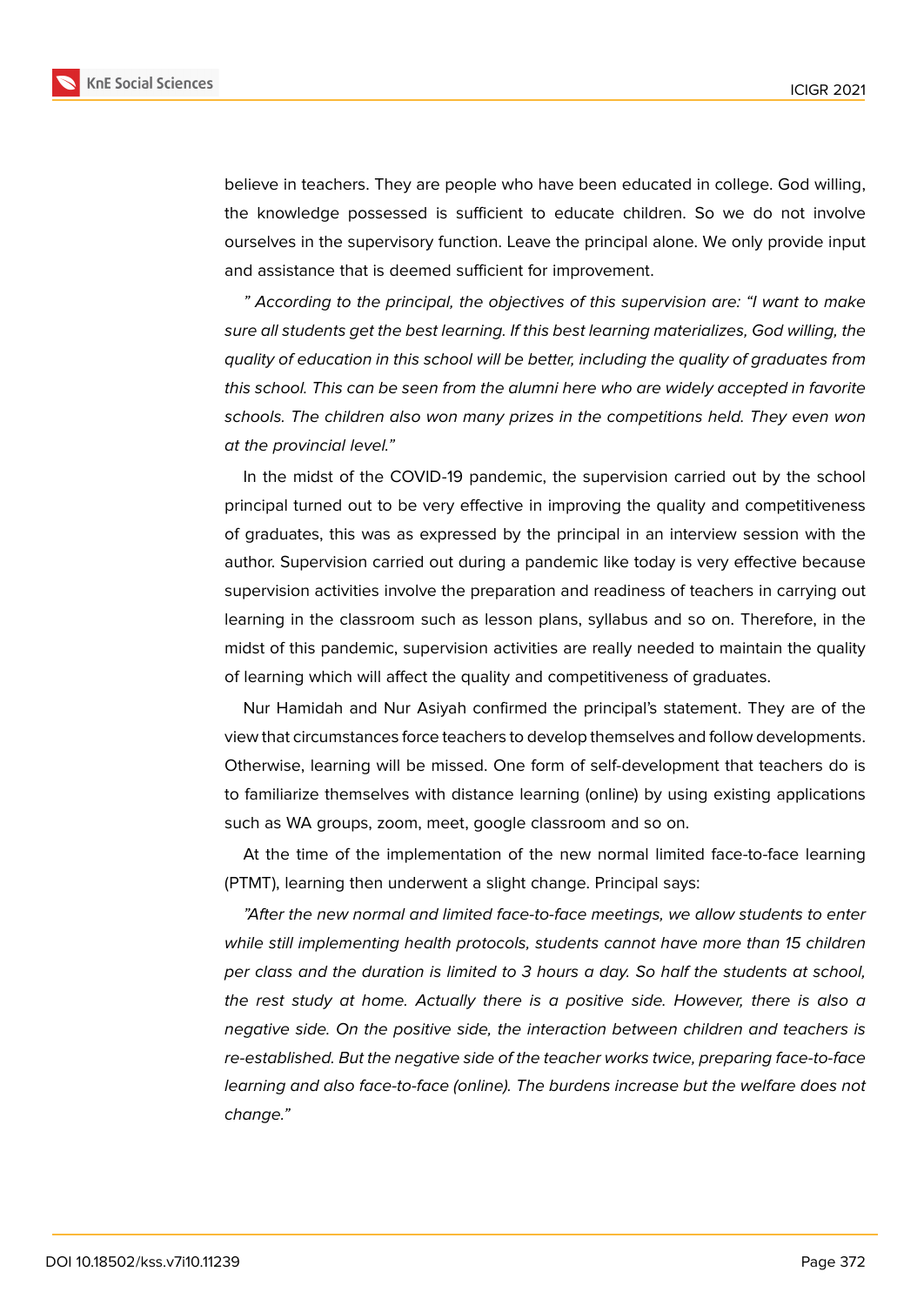## **5. Discussion**

As Habegger explains, the principal responsibility of the principal is to create and maintain a high-achieving educational environment. Furthermore, he identifies three essential elements for creating a high-achieving learning environment: students, educational staff, and the community.[19] In this case the principal is aware of his function and role in improving the quality of schools and the competitiveness of graduates.

The actions of a school principal have actually reflected an action that seeks to improve the quality of schools an[d gr](#page-11-4)aduates. Academic supervision carried out by the principal is a structured and planned program in accordance with standard operating procedures (SOPs) set by the principal. Theoretically this is in line with Sahertian's statement which states that the main function of teaching supervision is to improve and improve the quality of teaching and teaching development so that teaching improvements continue to be made.[20]

Supervision carried out by the principal is divided into two types. First, supervision of the completeness of learning tools that function to monitor the readiness of learning documents include: educational calendar, details of effective pecans (RPE), lesson schedules, annual programs, semester programs, syllabus, lesson plans, assessment and analysis as well as improvement and enrichment programs. Second, academic supervision is the activity of monitoring all learning activities in the classroom. This is in line with the meaning of academic supervision according to Jatmiko, namely, professional services carried out by school principals, school inspectors and other supervisors and supervisors to improve learning processes and outcomes, so many experts provide supervision limits as assistance to staff to develop a more comfortable learning situation. good.[21]

During the COVID-19 pandemic, supervision activities were carried out in two directions, namely offline and online by utilizing online learning applications such as zoom meetings, goggle meet and so on. This is because the learning model held in schools is a hybrid learning model, namely offline and online 2-way learning. As stated by the principal in the interview response, namely…. *"After the new normal and limited face-toface meetings, we allow students to enter while still implementing the health protocol, students are not allowed to have more than 15 children per class and the duration is limited to 3 hours a day. So half of the students are at school, the rest are studying at home."* The principal's statement is corroborated by the following teacher statement: *"The best learning is a hybrid, a combination of both types of learning models. There*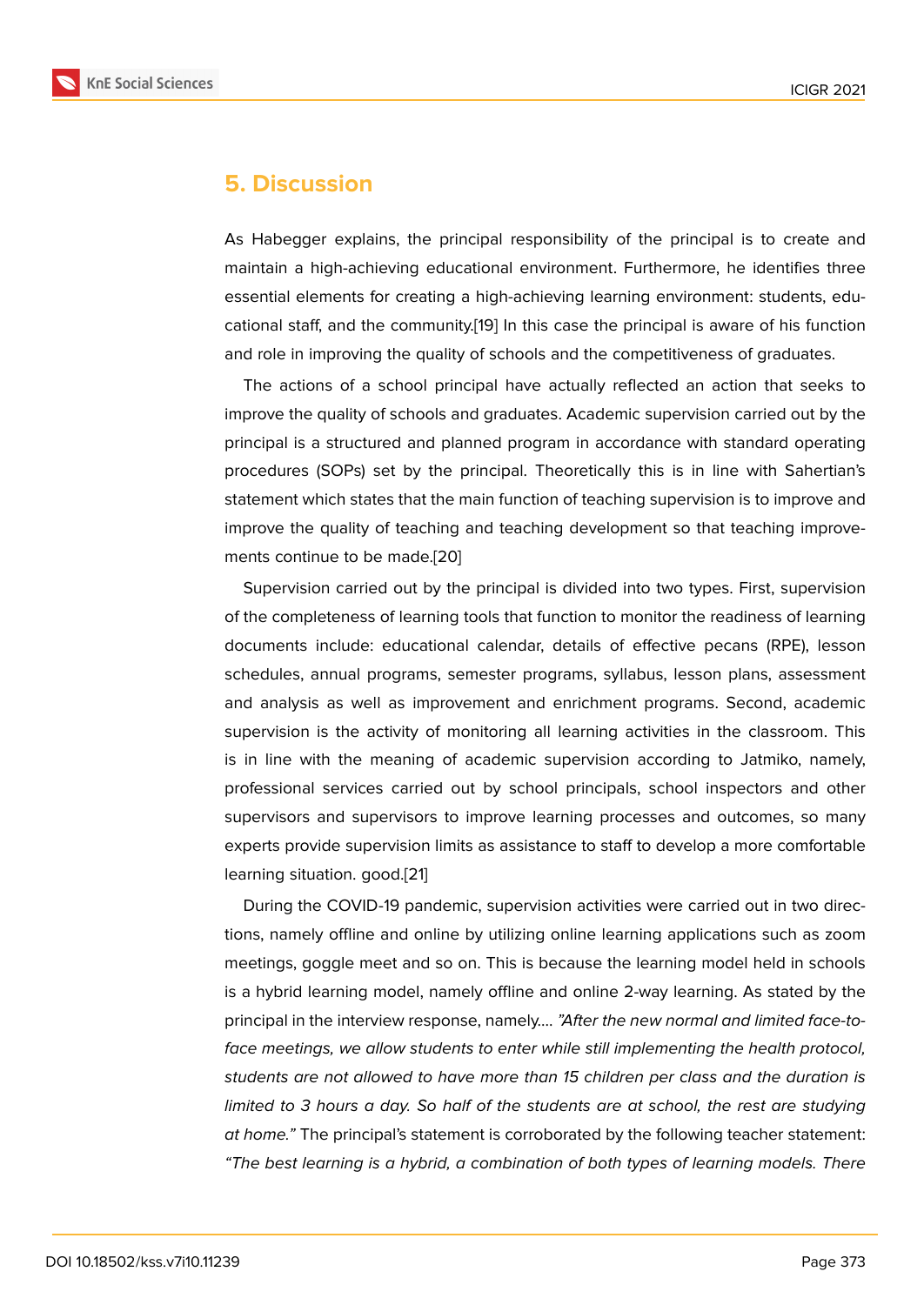*is no other alternative that can be chosen, so it must be implemented even though it is a little more difficult."*

The practice of combined online and offline learning during the covid-19 pandemic developed by the principal above is in accordance with the opinion of Ferdig et al. who said that hybrid learning is a pedagogical approach that combines face-to-face instruction (F2F) with computer-mediated instruction.[19] In general, supervision activities carried out by school principals are able to improve the quality of learning quality, which means it can also improve the quality and competitiveness of graduates. With the hybrid learning model, teachers are able to take less[on](#page-11-4)s, namely increasing teacher competence, especially in the field of mastering information technology and digitalization, and being able to find variations in learning models so that students do not feel bored with only one approach model which is done monotonously. Supervision of learning carried out through WA groups, zoom meetings, google meet, google classroom, Microsoft team is able to maintain and even improve the quality and competitiveness of graduates. This is in line with Powell's view which states that the purpose of implementing learning supervision is to help teachers achieve what they strive for every day.[20]

In addition, children get new experiences that they have never had before. This allows children to be enthusiastic and motivated to get higher learning achievement.[21] Hybrid supervision also becomes more flexible because it can be carried out anytime and anywhere.

# **6. Conclusion and Suggestions**

Based on the findings and analysis above, it can be concluded several things: (1) learning supervision is carried out routinely by the principal in a hybrid way (offline and online). (2) Supervision carried out by the principal, namely: supervising the completeness of learning devices and academic supervision and supervision of online learning through the zoom application or other.

Suggestions that need to be considered by schools in improving the quality and competitiveness of graduates are (1) increasing teacher competence in strengthening offline and online learning; (2) maximizing facilities and infrastructure as an effective learning medium for improving the quality and competitiveness of graduates.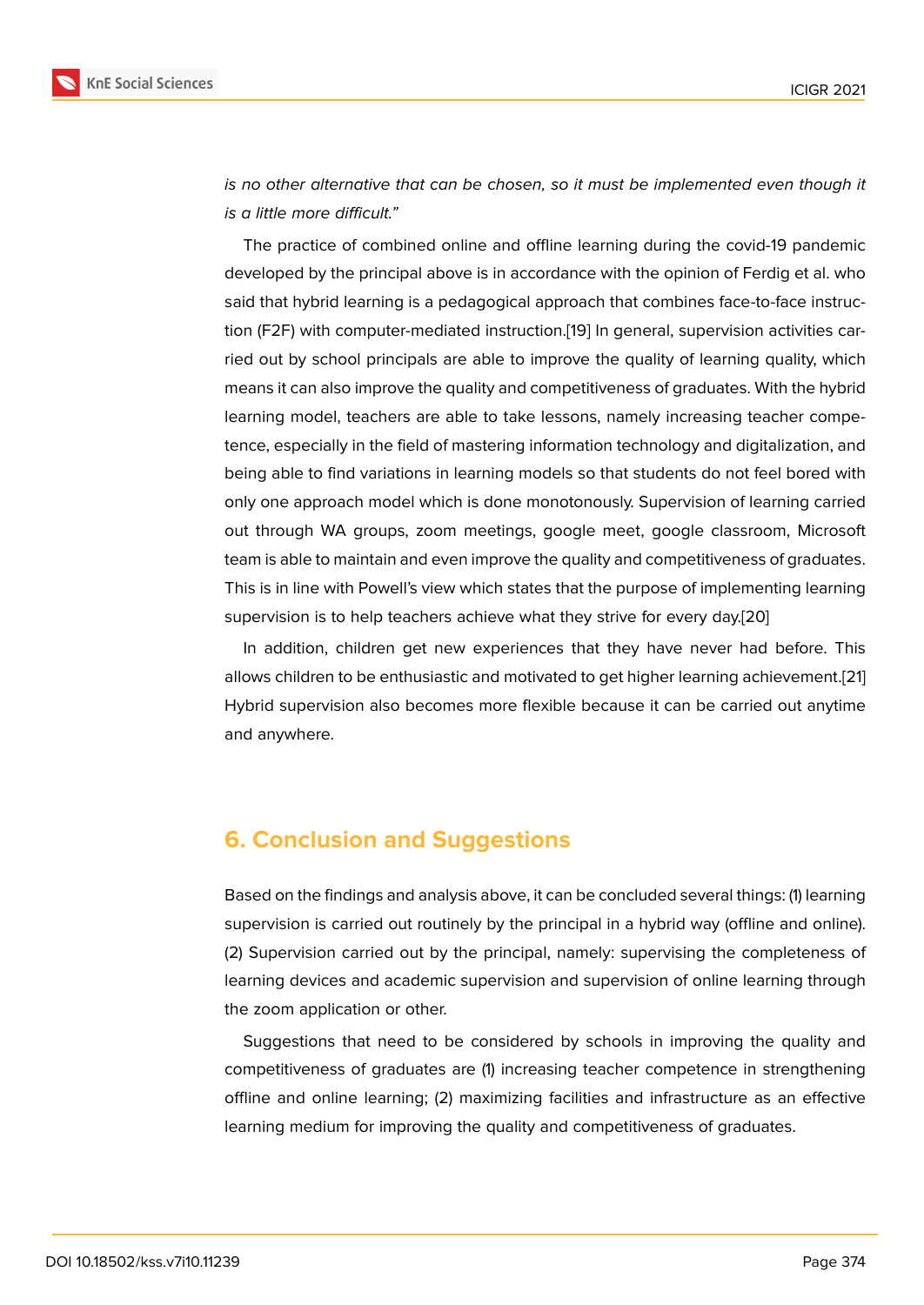

# **References**

- [1] Hidayati W, Khumaira W. Learning tahfidzul Qur'an in Islamic boarding schools during a pandemic. Khazahan: Student Journal. 2020;12(1):1–9.
- <span id="page-10-0"></span>[2] Hasanah DU, Alfi A, Kurniasih D. Education policy at al muayyad Islamic boarding school surakarta during the Covid-19 pandemic. Journal of Islamic Education Al-Ilmi. 2021;4(1):60–74. https://doi.org/10.32529/al-ilmi.v4i1.780
- <span id="page-10-1"></span>[3] Barnes C, Paris BL. An analysis of academic integrity techniques used in online courses at a southern university. Proceedings for the Northeast Region Decision Sciences Institute (NEDSI). Acces from website.www.academia.edu. 2013. 1-9
- <span id="page-10-3"></span><span id="page-10-2"></span>[4] Adam HP, Dickey. Basic principles of supervision. American Book Company; 1999.
- [5] Sahertian PA. Basic concepts & engineering supervision of education in the context of human resource development. Rineka Cipta;Indonesia. 2000.
- <span id="page-10-4"></span>[6] O'Byrne WI, Pytash KE. Hybrid and blended learning: Modifying pedagogy across path, pace, time, and place. ERIC. 59(2) 2015. 137-140
- [7] Wallace Foundation. The school principal as leader: Guiding schools to better teaching and learning. Walace Foundation.Walace. 2013. Available from: http://www.wallacefoundation.org
- <span id="page-10-5"></span>[8] Stromie T, Baudier JG. Assessing student learning in hybrid courses. New Directions for Teaching and Learning; 2017(149). 37-452017. https://doi.org/https://doi.org/10.1002/tl.20225
- <span id="page-10-6"></span>[9] Hussein MJ, Yusuf J, Deb AS, Fong L, Naidu S. An evaluation of online proctoring tools. Open Praxis. 2020;12(4):509-513. https://doi.org/10.5944/openpraxis.12.4.1113
- <span id="page-10-7"></span>[10] Cisler A, Bruce MA. Principals: What are their roles and responsibilities? Journal of Education Policy. 2015;2(4):1–26
- <span id="page-10-8"></span>[11] Ferdig R, Cavanaugh C, Freidhoff J, Al E. Lessons learned from blended programs: Experiences and recommendations from the field. Vienna: iNACOL International Association for K-12 Online Learning; 2012.
- <span id="page-10-9"></span>[12] Sugiyono S. Educational research methods. Quantitative approach. Alphabet;USA. 2010.
- <span id="page-10-10"></span>[13] Habegger S. The principal's role in successful schools: Creating a positive school culture. Northeastern Society of Periodontists.New York. 2008. Available from: https://www.region3support.org/files/resources/Principal creating a positive school culture.pdf
- [14] Riyono R. The synergy of school and madrasah diniyah in implementing full day school. Proceedings of the 1st International Conference on Intellectuals'